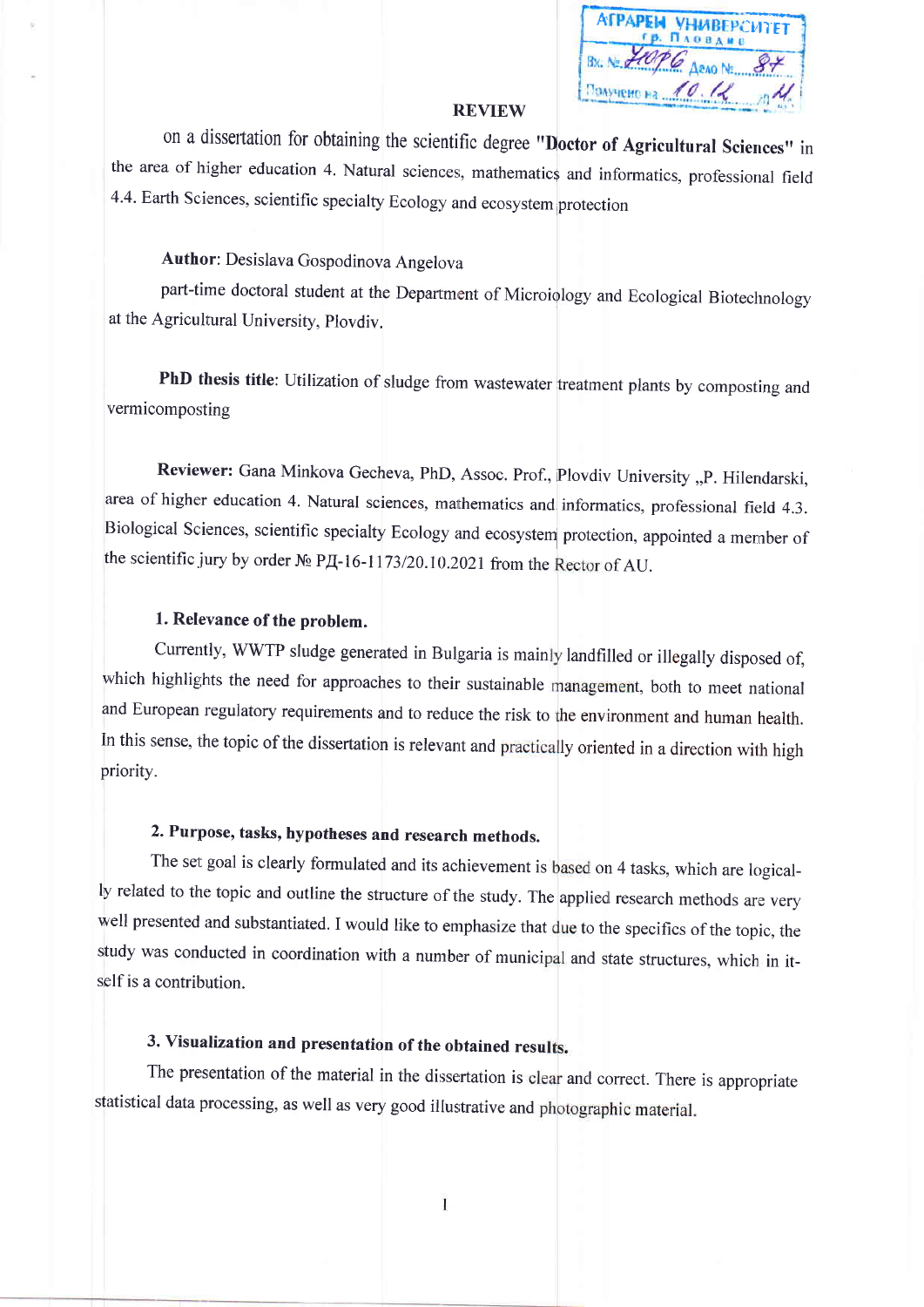## 4. Discussion of the results and used literature.

The results and their discussion are logically structured in 7 subsections and are discussed at a very good scientific level. The competently presented results and conclusions show that the doctoral student has successfully coped with the stages of the research and the set tasks.

#### 5. Contributions to the dissertation.

The contributions of the dissertation work of PhD student Angelova are both scientific and scientific-applied.

#### Scientific contributions

Four scientific contributions have been formulated in the field of utilization of WWTP sludge, which I accept in full.

#### Scientific and applied contributions

There are three formulated scientific and applied contributions. It should be emphasized that the joint activities on sludge recycling with Plovdiv Water and Sewerage and meeting the requirements set in the national legislation are significant progress in establishing a link between science and business, which can be expected to have a multiplier effect.

### 6. Criitical remarks and questions.

Given the importance of the results, I would recommend looking for opportunities to publish in foreign scientific journals, as well as more active participation in international scientific forums.

#### 7. Published articles and citations.

The publications of PhD student Angelova on the topic of the dissertation are a total of 4, of which two (one in Bulgarian) published in proceedings of national conferences, one chapter of a book and one article in a journal referenced in Scopus. She is the first author in three of them. No citations found.

The presented abstract objectively reflects the structure and content of the dissertation.

#### CONCLUSION:

Based on the learned and applied by the PhD student, different research methods, correctly performed experiments, summaries and conclusions, I believe that the presented dissertation meets the requirements of ZRASRB and the Rules of the Agricultural University for its application, which gives me reason to evaluate it POSITIVE.

 $\overline{2}$